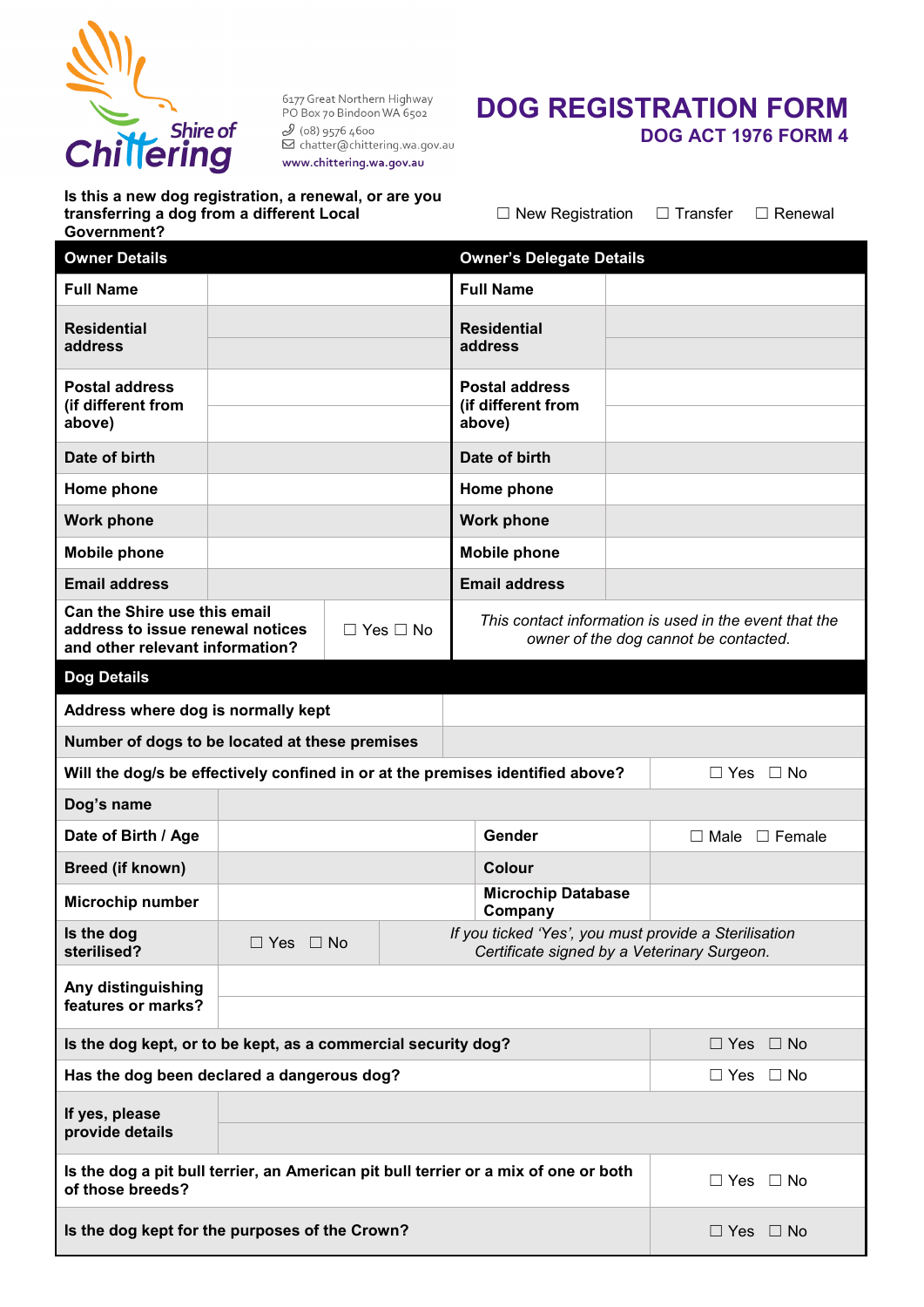

6177 Great Northern Highway PO Box 70 Bindoon WA 6502  $\mathcal{S}$  (o8) 9576 4600<br> $\Box$  chatter@chittering.wa.gov.au www.chittering.wa.gov.au

### **DOG REGISTRATION FORM DOG ACT 1976 FORM 4**

| <b>Registration</b>                                                                                                                                                                                                              |  |                          |                                     |                                     |                      |  |  |  |  |  |
|----------------------------------------------------------------------------------------------------------------------------------------------------------------------------------------------------------------------------------|--|--------------------------|-------------------------------------|-------------------------------------|----------------------|--|--|--|--|--|
| <b>Period of Registration (fees</b><br>below)                                                                                                                                                                                    |  | $\Box$ 1 year            |                                     | $\Box$ 3 years                      | $\Box$ Lifetime      |  |  |  |  |  |
| Is the dog any of the following                                                                                                                                                                                                  |  | $\Box$ An assistance dog |                                     | $\Box$ For droving or tending stock |                      |  |  |  |  |  |
| Are you eligible for a pensioner<br>concession?                                                                                                                                                                                  |  |                          | $\Box$ Yes $\Box$ No                |                                     | Please provide proof |  |  |  |  |  |
| Previous local government where dog was registered (transfers only)                                                                                                                                                              |  |                          |                                     |                                     |                      |  |  |  |  |  |
| Previous registration number                                                                                                                                                                                                     |  |                          |                                     |                                     |                      |  |  |  |  |  |
| <b>Previous Convictions</b>                                                                                                                                                                                                      |  |                          |                                     |                                     |                      |  |  |  |  |  |
| Do you have any convictions for offences against the Dog Act 1976, Cat Act<br>$\Box$ Yes $\Box$ No<br>2011 or Animal Welfare Act 2002 in past 3 years?                                                                           |  |                          |                                     |                                     |                      |  |  |  |  |  |
| If yes, please give details, specifying the<br>date of the conviction(s), nature of the<br>offence and the legislation involved                                                                                                  |  |                          |                                     |                                     |                      |  |  |  |  |  |
| Are you currently banned, or have you ever been banned, from owning or<br>keeping a dog under an order under the Dog Act 1976 section 46A(2) either<br>$\Box$ Yes<br>⊟ No<br>permanently or for a period specified in the order? |  |                          |                                     |                                     |                      |  |  |  |  |  |
| If yes, please give details of the order                                                                                                                                                                                         |  |                          |                                     |                                     |                      |  |  |  |  |  |
|                                                                                                                                                                                                                                  |  |                          |                                     |                                     |                      |  |  |  |  |  |
| <b>Declaration</b>                                                                                                                                                                                                               |  |                          |                                     |                                     |                      |  |  |  |  |  |
| The local government may refuse an application if any or all of the required information is not provided within the<br>time period specified in the legislation.                                                                 |  |                          |                                     |                                     |                      |  |  |  |  |  |
| I, [name:]                                                                                                                                                                                                                       |  |                          |                                     |                                     |                      |  |  |  |  |  |
| of [residential address:]                                                                                                                                                                                                        |  |                          |                                     |                                     |                      |  |  |  |  |  |
| declare that the information I have provided is true and correct.<br>I am aware that it is an offence to provide false and misleading information                                                                                |  |                          |                                     |                                     |                      |  |  |  |  |  |
| Signature                                                                                                                                                                                                                        |  |                          |                                     | <b>Date</b>                         |                      |  |  |  |  |  |
| <b>OFFICE USE ONLY</b>                                                                                                                                                                                                           |  |                          |                                     |                                     |                      |  |  |  |  |  |
| <b>New Registration Number</b>                                                                                                                                                                                                   |  |                          | <b>Name of Registration Officer</b> |                                     |                      |  |  |  |  |  |
| <b>Registration Officer Signature</b>                                                                                                                                                                                            |  |                          |                                     | <b>Date</b>                         |                      |  |  |  |  |  |

#### **DOG REGISTRATION FEES**

| <b>Registration length</b> | Unsterilised | <b>Unsterilised</b><br>(with concession) | <b>Sterilised</b> | <b>Sterilised</b><br>(with concession) |  |  |  |
|----------------------------|--------------|------------------------------------------|-------------------|----------------------------------------|--|--|--|
| 1 Year                     | \$50.00      | \$25.00                                  | \$20.00           | \$10.00                                |  |  |  |
| 3 Years                    | \$120.00     | \$60.00                                  | \$42.50           | \$21.25                                |  |  |  |
| Lifetime                   | \$250.00     | \$125.00                                 | \$100.00          | \$50.00                                |  |  |  |

**If you are unsure about any of the information required for this application, please call 9576 4600 or email chatter@chittering.wa.gov.au**